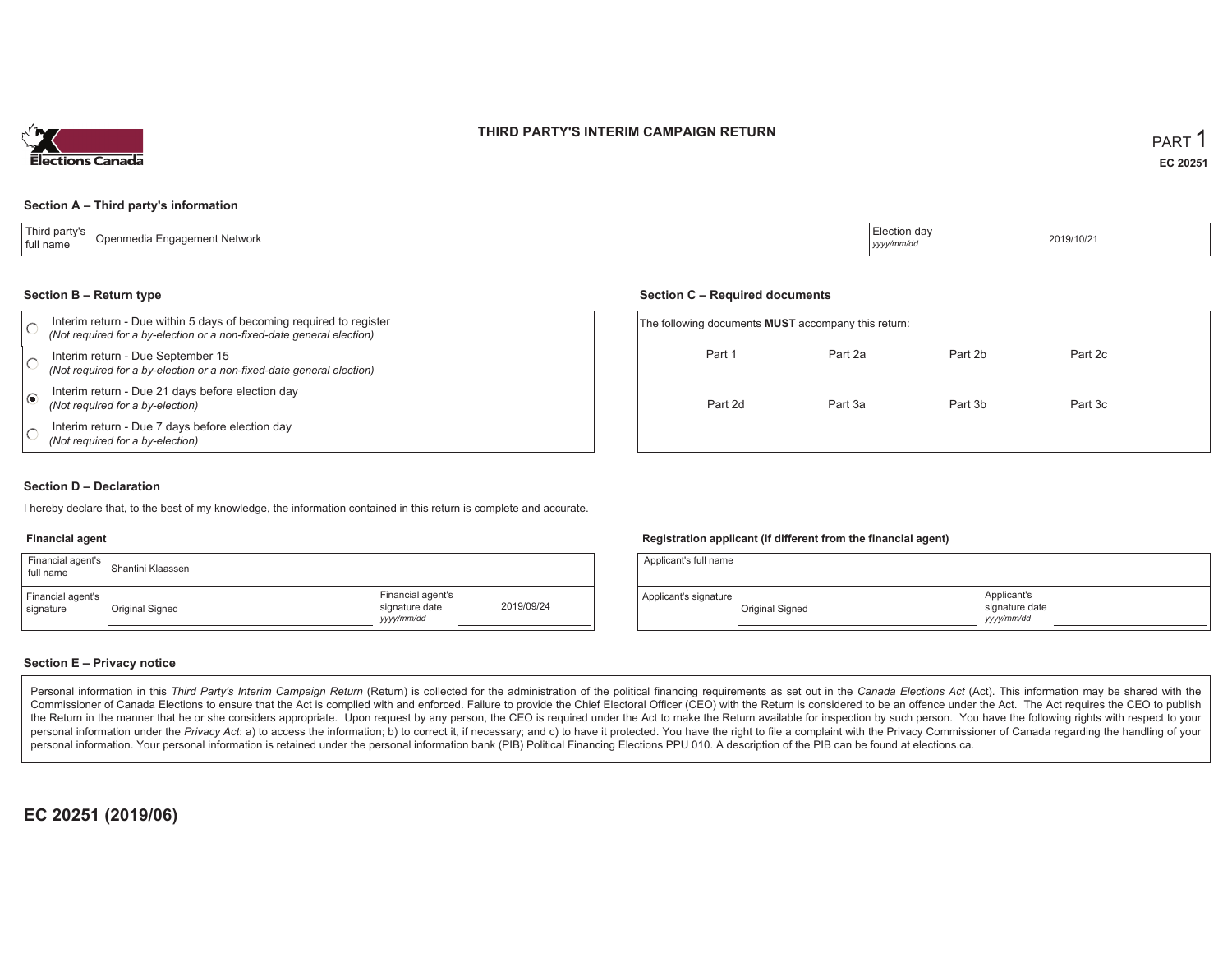

# **THIRD PARTY'S INTERIM CAMPAIGN RETURN**  THIRD PARTY'S INTERIM CAMPAIGN RETURN<br>Statement of monetary contributions received

|                                                                                     | No. | Full name | <b>Street</b><br>no. | <b>Street</b> | Apt. | City | Prov./<br>Terr. | Postal<br>code | Date<br>received<br>yyyy/mm/dd                                                 | Individual | Business /<br>Commercial<br>organization | Government | <b>Trade union</b> | Corporation<br>capital | Unincorporated<br>without share organization or<br>association |
|-------------------------------------------------------------------------------------|-----|-----------|----------------------|---------------|------|------|-----------------|----------------|--------------------------------------------------------------------------------|------------|------------------------------------------|------------|--------------------|------------------------|----------------------------------------------------------------|
|                                                                                     |     |           |                      |               |      |      |                 |                |                                                                                | \$         | \$                                       | \$         | \$                 | \$                     | \$                                                             |
|                                                                                     |     |           |                      |               |      |      |                 |                |                                                                                |            |                                          |            |                    |                        |                                                                |
|                                                                                     |     |           |                      |               |      |      |                 |                |                                                                                |            |                                          |            |                    |                        |                                                                |
|                                                                                     |     |           |                      |               |      |      |                 |                |                                                                                |            |                                          |            |                    |                        |                                                                |
|                                                                                     |     |           |                      |               |      |      |                 |                |                                                                                |            |                                          |            |                    |                        |                                                                |
|                                                                                     |     |           |                      |               |      |      |                 |                |                                                                                |            |                                          |            |                    |                        |                                                                |
|                                                                                     |     |           |                      |               |      |      |                 |                |                                                                                |            |                                          |            |                    |                        |                                                                |
|                                                                                     |     |           |                      |               |      |      |                 |                |                                                                                |            |                                          |            |                    |                        |                                                                |
|                                                                                     |     |           |                      |               |      |      |                 |                |                                                                                |            |                                          |            |                    |                        |                                                                |
|                                                                                     |     |           |                      |               |      |      |                 |                |                                                                                |            |                                          |            |                    |                        |                                                                |
|                                                                                     |     |           |                      |               |      |      |                 |                |                                                                                |            |                                          |            |                    |                        |                                                                |
|                                                                                     |     |           |                      |               |      |      |                 |                |                                                                                |            |                                          |            |                    |                        |                                                                |
|                                                                                     |     |           |                      |               |      |      |                 |                |                                                                                |            |                                          |            |                    |                        |                                                                |
|                                                                                     |     |           |                      |               |      |      |                 |                |                                                                                |            |                                          |            |                    |                        |                                                                |
|                                                                                     |     |           |                      |               |      |      |                 |                |                                                                                |            |                                          |            |                    |                        |                                                                |
|                                                                                     |     |           |                      |               |      |      |                 |                | Totals carried forward from previous page \$                                   | 0.00       |                                          |            |                    |                        |                                                                |
|                                                                                     |     |           |                      |               |      |      |                 |                | Total amount of monetary contributions by contributors who gave over \$200 (A) | 0.00       |                                          |            |                    |                        |                                                                |
|                                                                                     |     |           |                      |               |      |      |                 |                | Number of contributors who gave over \$200                                     | $\Omega$   |                                          |            |                    |                        |                                                                |
| Total amount of monetary contributions by contributors who gave \$200 or less $(B)$ |     |           |                      |               |      |      |                 |                | 10,756.41                                                                      |            |                                          |            |                    |                        |                                                                |
| Number of contributors who gave \$200 or less                                       |     |           |                      |               |      |      |                 |                | 375                                                                            |            |                                          |            |                    |                        |                                                                |
| Total amount of all monetary contributions (A+B)                                    |     |           |                      |               |      |      |                 |                | 10,756.41                                                                      |            |                                          |            |                    |                        |                                                                |
|                                                                                     |     |           |                      |               |      |      |                 |                | Number of contributors who gave monetary contributions                         | 375        |                                          |            |                    |                        |                                                                |
|                                                                                     |     |           |                      |               |      |      |                 |                |                                                                                |            |                                          |            |                    |                        |                                                                |

| Third<br>  party | a Engagement Network<br>Openmedia.<br>. . | …Juu⊓ dav<br>yyyy/mm/dd | 2019/10/21 | Page |  |  |
|------------------|-------------------------------------------|-------------------------|------------|------|--|--|
|                  |                                           |                         |            |      |  |  |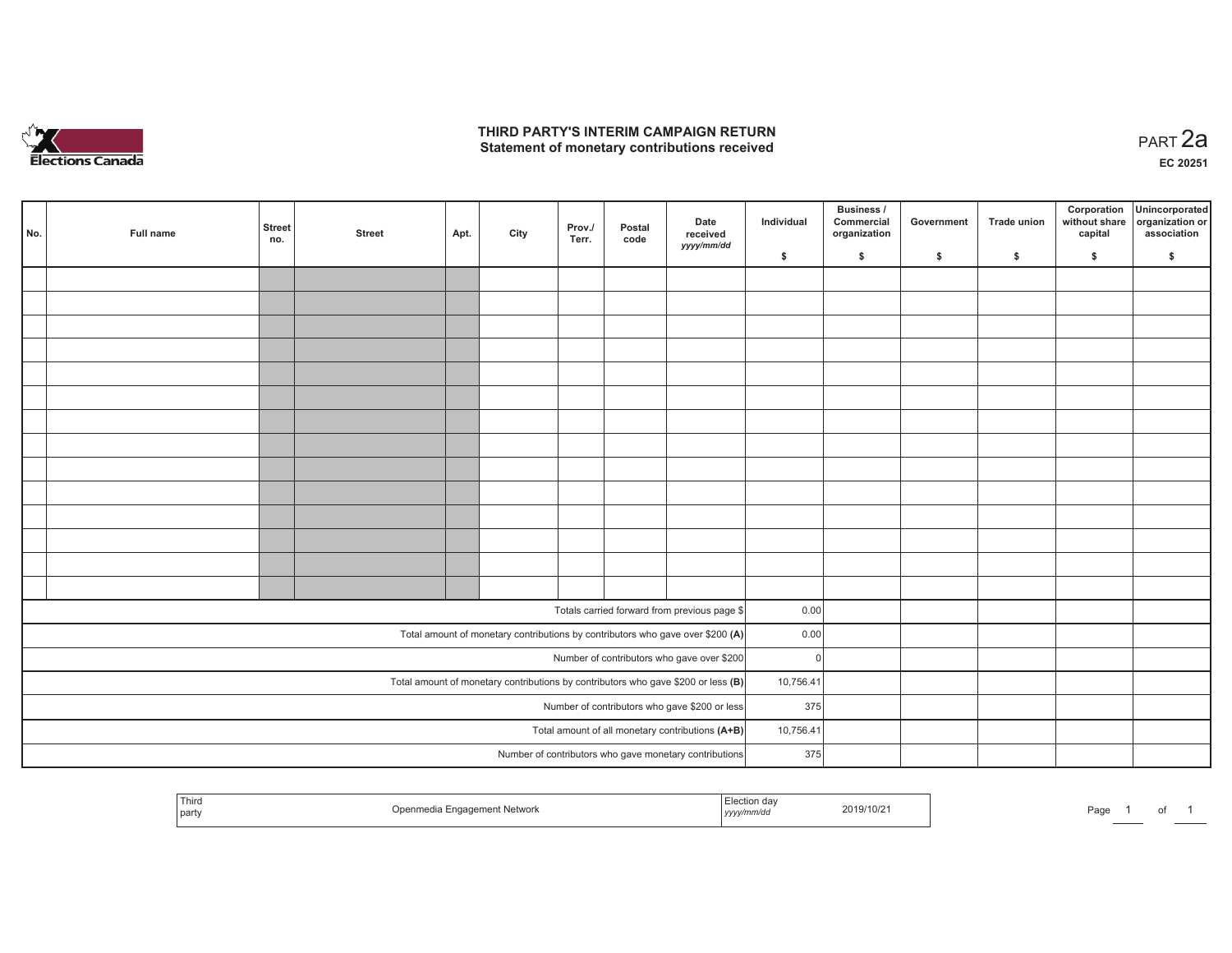

## **THIRD PARTY'S INTERIM CAMPAIGN RETURN**  THIRD PARTY'S INTERIM CAMPAIGN RETURN<br>Statement of non-monetary contributions received

**EC 20251**

| No.                                                                                     | Full name                                  | <b>Street</b><br>no. | <b>Street</b> | Apt. | City | Prov./<br>Terr. | Postal<br>code | Date<br>received<br>yyyy/mm/dd                                                     | Individual | Business /<br>Commercial<br>organization | Government | <b>Trade union</b> | Corporation<br>without share<br>capital | Unincorporated<br>organization or<br>association |
|-----------------------------------------------------------------------------------------|--------------------------------------------|----------------------|---------------|------|------|-----------------|----------------|------------------------------------------------------------------------------------|------------|------------------------------------------|------------|--------------------|-----------------------------------------|--------------------------------------------------|
|                                                                                         |                                            |                      |               |      |      |                 |                |                                                                                    | \$         | s.                                       | \$         | S.                 | \$                                      | S.                                               |
|                                                                                         |                                            |                      |               |      |      |                 |                |                                                                                    |            |                                          |            |                    |                                         |                                                  |
|                                                                                         |                                            |                      |               |      |      |                 |                |                                                                                    |            |                                          |            |                    |                                         |                                                  |
|                                                                                         |                                            |                      |               |      |      |                 |                |                                                                                    |            |                                          |            |                    |                                         |                                                  |
|                                                                                         |                                            |                      |               |      |      |                 |                |                                                                                    |            |                                          |            |                    |                                         |                                                  |
|                                                                                         |                                            |                      |               |      |      |                 |                |                                                                                    |            |                                          |            |                    |                                         |                                                  |
|                                                                                         |                                            |                      |               |      |      |                 |                |                                                                                    |            |                                          |            |                    |                                         |                                                  |
|                                                                                         |                                            |                      |               |      |      |                 |                |                                                                                    |            |                                          |            |                    |                                         |                                                  |
|                                                                                         |                                            |                      |               |      |      |                 |                |                                                                                    |            |                                          |            |                    |                                         |                                                  |
|                                                                                         |                                            |                      |               |      |      |                 |                |                                                                                    |            |                                          |            |                    |                                         |                                                  |
|                                                                                         |                                            |                      |               |      |      |                 |                |                                                                                    |            |                                          |            |                    |                                         |                                                  |
|                                                                                         |                                            |                      |               |      |      |                 |                |                                                                                    |            |                                          |            |                    |                                         |                                                  |
|                                                                                         |                                            |                      |               |      |      |                 |                |                                                                                    |            |                                          |            |                    |                                         |                                                  |
|                                                                                         |                                            |                      |               |      |      |                 |                |                                                                                    |            |                                          |            |                    |                                         |                                                  |
|                                                                                         |                                            |                      |               |      |      |                 |                |                                                                                    |            |                                          |            |                    |                                         |                                                  |
|                                                                                         |                                            |                      |               |      |      |                 |                |                                                                                    |            |                                          |            |                    |                                         |                                                  |
|                                                                                         |                                            |                      |               |      |      |                 |                | Totals carried forward from previous page \$                                       | 10,756.41  |                                          |            |                    |                                         |                                                  |
|                                                                                         |                                            |                      |               |      |      |                 |                | Total amount of non-monetary contributions by contributors who gave over \$200 (A) | 0.00       |                                          |            |                    |                                         |                                                  |
|                                                                                         | Number of contributors who gave over \$200 |                      |               |      |      |                 |                |                                                                                    |            | $\overline{0}$                           |            |                    |                                         |                                                  |
| Total amount of non-monetary contributions by contributors who gave \$200 or less $(B)$ |                                            |                      |               |      |      |                 |                |                                                                                    | 0.00       |                                          |            |                    |                                         |                                                  |
| Number of contributors who gave \$200 or less                                           |                                            |                      |               |      |      |                 |                |                                                                                    | $\Omega$   |                                          |            |                    |                                         |                                                  |
| Total amount of all non-monetary contributions (A+B)                                    |                                            |                      |               |      |      |                 |                |                                                                                    | 0.00       |                                          |            |                    |                                         |                                                  |
|                                                                                         |                                            |                      |               |      |      |                 |                | Number of contributors who gave non-monetary contributions                         | $\Omega$   |                                          |            |                    |                                         |                                                  |

| Third<br>I party | t Network | <i>yyy</i> | 2019/10/21 | Page |  |  |  |
|------------------|-----------|------------|------------|------|--|--|--|
|------------------|-----------|------------|------------|------|--|--|--|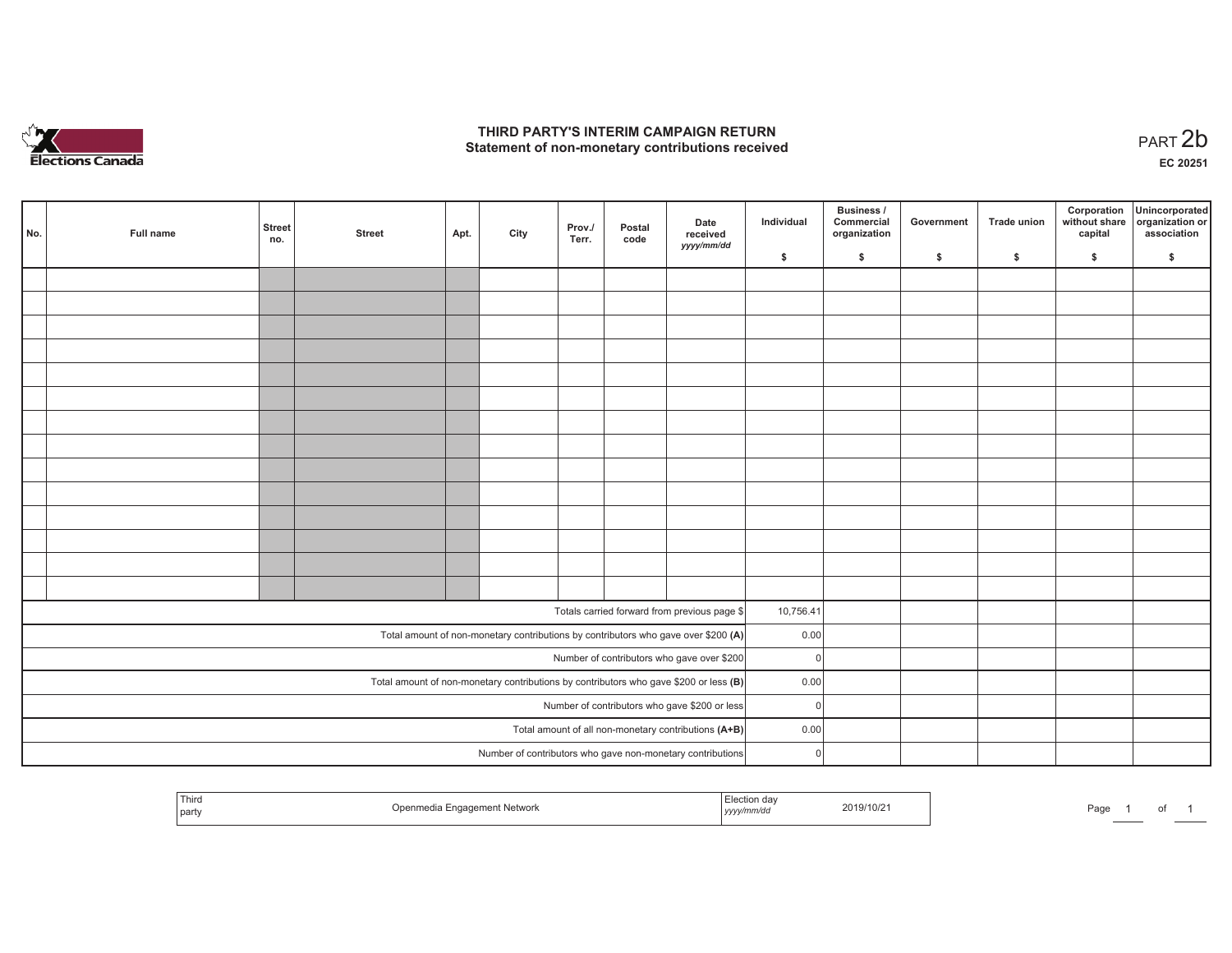

## **THIRD PARTY'S INTERIM CAMPAIGN RETURN**  RD PARTY'S INTERIM CAMPAIGN RETURN<br>Statement of operating loans received **PART 2c**

**EC 20251**

|                                              | No.                                                               | Full name | Street<br>no. | <b>Street</b> | Apt. | City | Prov./<br>Terr. | Postal<br>code | Date<br>received<br>yyyy/mm/dd                               | Individual  | <b>Business /</b><br>Commercial<br>organization | Government | Trade union | Corporation<br>capital | Unincorporated<br>without share organization or<br>association |
|----------------------------------------------|-------------------------------------------------------------------|-----------|---------------|---------------|------|------|-----------------|----------------|--------------------------------------------------------------|-------------|-------------------------------------------------|------------|-------------|------------------------|----------------------------------------------------------------|
|                                              |                                                                   |           |               |               |      |      |                 |                |                                                              | \$          | $\frac{1}{2}$                                   | \$         | \$          | \$                     | \$                                                             |
|                                              |                                                                   |           |               |               |      |      |                 |                |                                                              |             |                                                 |            |             |                        |                                                                |
|                                              |                                                                   |           |               |               |      |      |                 |                |                                                              |             |                                                 |            |             |                        |                                                                |
|                                              |                                                                   |           |               |               |      |      |                 |                |                                                              |             |                                                 |            |             |                        |                                                                |
|                                              |                                                                   |           |               |               |      |      |                 |                |                                                              |             |                                                 |            |             |                        |                                                                |
|                                              |                                                                   |           |               |               |      |      |                 |                |                                                              |             |                                                 |            |             |                        |                                                                |
|                                              |                                                                   |           |               |               |      |      |                 |                |                                                              |             |                                                 |            |             |                        |                                                                |
|                                              |                                                                   |           |               |               |      |      |                 |                |                                                              |             |                                                 |            |             |                        |                                                                |
|                                              |                                                                   |           |               |               |      |      |                 |                |                                                              |             |                                                 |            |             |                        |                                                                |
|                                              |                                                                   |           |               |               |      |      |                 |                |                                                              |             |                                                 |            |             |                        |                                                                |
|                                              |                                                                   |           |               |               |      |      |                 |                |                                                              |             |                                                 |            |             |                        |                                                                |
|                                              |                                                                   |           |               |               |      |      |                 |                |                                                              |             |                                                 |            |             |                        |                                                                |
|                                              |                                                                   |           |               |               |      |      |                 |                |                                                              |             |                                                 |            |             |                        |                                                                |
|                                              |                                                                   |           |               |               |      |      |                 |                |                                                              |             |                                                 |            |             |                        |                                                                |
|                                              |                                                                   |           |               |               |      |      |                 |                |                                                              |             |                                                 |            |             |                        |                                                                |
|                                              |                                                                   |           |               |               |      |      |                 |                |                                                              |             |                                                 |            |             |                        |                                                                |
|                                              |                                                                   |           |               |               |      |      |                 |                | Totals carried forward from previous page \$                 | 10,756.41   |                                                 |            |             |                        |                                                                |
|                                              |                                                                   |           |               |               |      |      |                 |                | Total amount of loans by lenders who provided over \$200 (A) | 0.00        |                                                 |            |             |                        |                                                                |
|                                              | Number of lenders who provided over \$200                         |           |               |               |      |      |                 |                |                                                              | $\Omega$    |                                                 |            |             |                        |                                                                |
|                                              | Total amount of loans by lenders who provided \$200 or less $(B)$ |           |               |               |      |      |                 |                |                                                              | 0.00        |                                                 |            |             |                        |                                                                |
| Number of lenders who provided \$200 or less |                                                                   |           |               |               |      |      |                 | 0              |                                                              |             |                                                 |            |             |                        |                                                                |
| Total amount of all loans (A+B)              |                                                                   |           |               |               |      |      |                 |                | 0.00                                                         |             |                                                 |            |             |                        |                                                                |
|                                              |                                                                   |           |               |               |      |      |                 |                | Number of all lenders who provided loans                     | $\mathsf 0$ |                                                 |            |             |                        |                                                                |

| Third<br>Openmedia Engagement Network<br>l party | <i>≟</i> lection day<br>2019/10/21<br>.<br><sub>I</sub> yyyy/mm/dd | Page |
|--------------------------------------------------|--------------------------------------------------------------------|------|
|--------------------------------------------------|--------------------------------------------------------------------|------|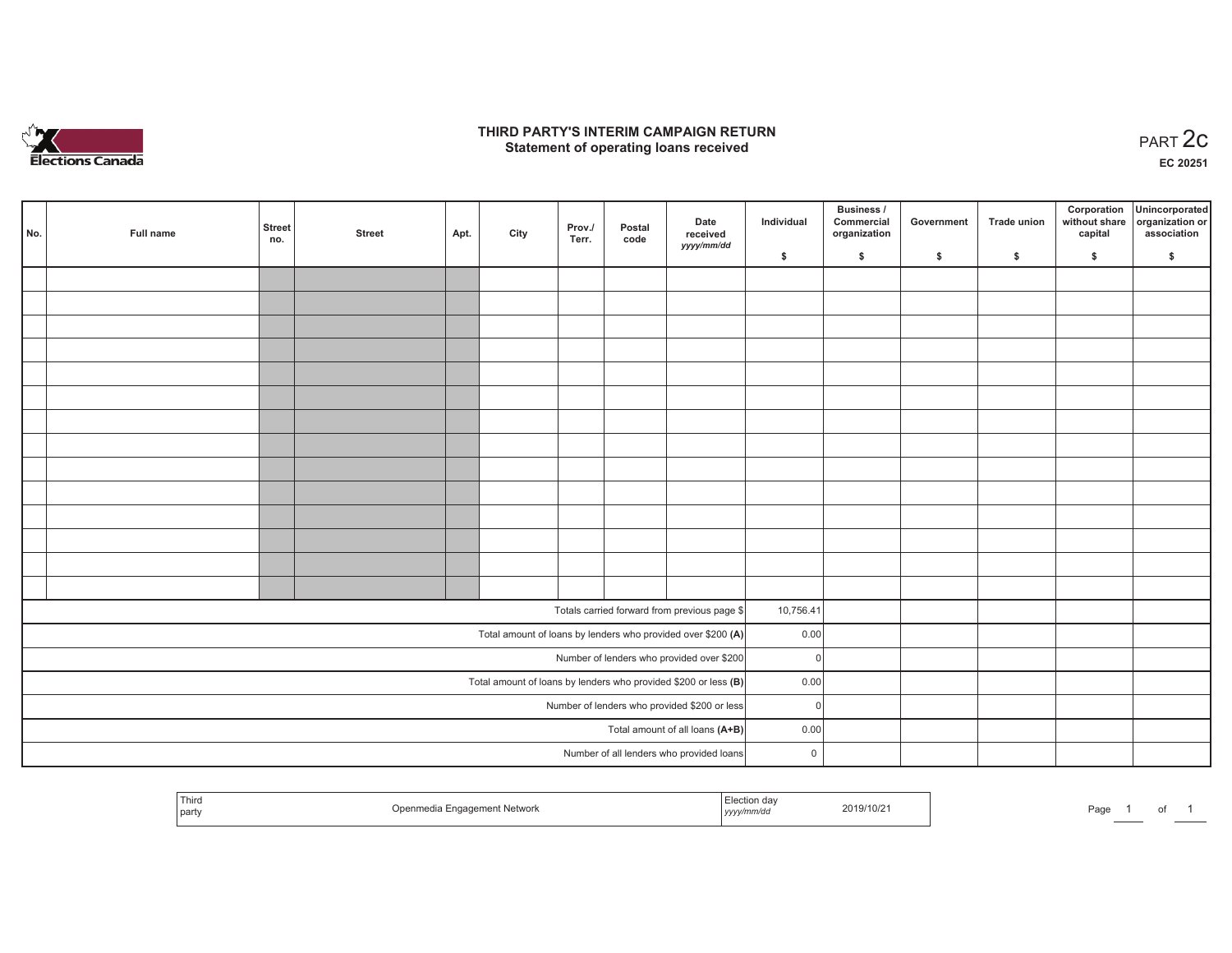# **Elections Canada**

# **THIRD PARTY'S INTERIM CAMPAIGN RETURN Summary of inflows**

| PART <sub>2d</sub> |
|--------------------|
| EC 20251           |

| No.            | Type of contributor / lender                 | <b>Monetary</b><br>contributions<br>(Part 2a) | Non-monetary<br>contributions<br>(Part 2b) | Loans<br>(Part 2c) | <b>Total</b> | Number of<br>contributors and<br>lenders |
|----------------|----------------------------------------------|-----------------------------------------------|--------------------------------------------|--------------------|--------------|------------------------------------------|
|                |                                              | \$                                            | \$                                         | \$                 | \$           |                                          |
| $\mathbf{1}$ . | Individuals                                  | 10,756.41                                     | 0.00                                       | 0.00               | 10,756.41    | 375                                      |
| 2.             | Businesses / Commercial organizations        | 0.00                                          | 0.00                                       | 0.00               | 0.00         |                                          |
| 3.             | Governments                                  | 0.00                                          | 0.00                                       | 0.00               | 0.00         |                                          |
| 4.             | Trade unions                                 | 0.00                                          | 0.00                                       | 0.00               | 0.00         |                                          |
| 5.             | Corporations without share capital           | 0.00                                          | 0.00                                       | 0.00               | 0.00         |                                          |
| 6.             | Unincorporated organizations or associations | 0.00                                          | 0.00                                       | 0.00               | 0.00         |                                          |
| 7.             | Total (items 1 to 6)                         | 10,756.41                                     | 0.00                                       | 0.00               | 10,756.41    | 375                                      |
| <b>Total</b>   |                                              |                                               |                                            |                    |              |                                          |
| 8.             | Amount of third party's resources used       |                                               |                                            |                    | 0.00         |                                          |
| 9.             | Grand total (items 7 and 8)                  | 10,756.41                                     | 0.00                                       | 0.00               | 10,756.41    | 375                                      |

| Third<br>∈lection day<br>2019/10/21<br>า Engagement Network<br>Jpenmedia<br>$\sim$ $\sim$<br>party<br>vyy/mm/da<br>,,,, |  |
|-------------------------------------------------------------------------------------------------------------------------|--|
|-------------------------------------------------------------------------------------------------------------------------|--|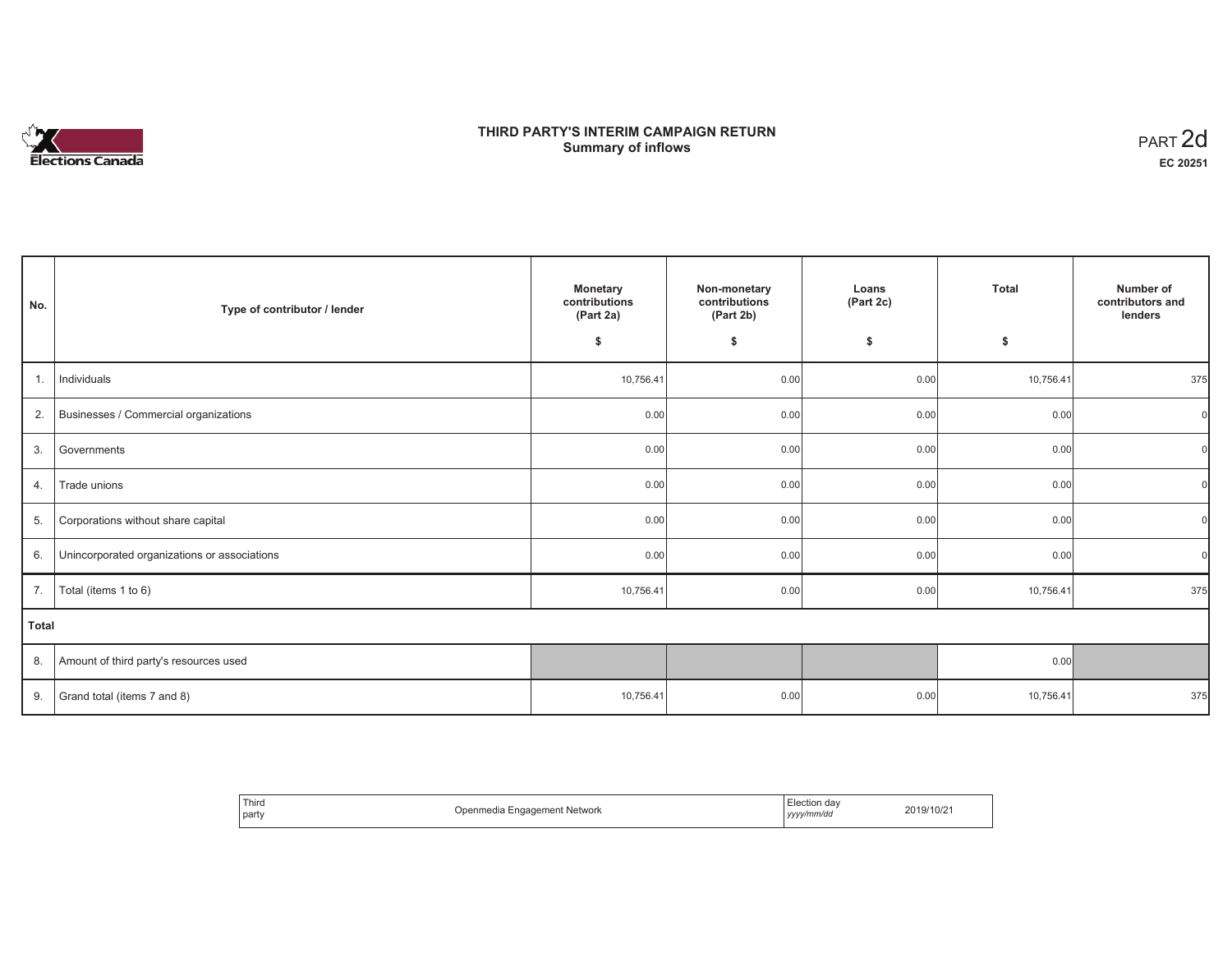

# **THIRD PARTY'S INTERIM CAMPAIGN RETURN Statement of expenses incurred for regulated activities that take place during the pre-election period**  *(Only applicable to a fixed-date general election)*

 $_{\sf PART}$ 3a **EC 20251**

For a list of expense types, expense categories and expense subcategories, refer to Annex II in the Instructions.

| No. | Date<br>incurred<br>yyyy/mm/dd | ED Code<br>(if applicable) | Supplier | <b>Expense type</b> | Expense<br>category | Expense<br>subcategory | <b>Starting date</b><br>of activity, $\left  \begin{array}{cc} \text{of activity,} \\ \text{advertisement} \end{array} \right $<br>or survey<br>yyyy/mm/dd | <b>Ending date</b><br>or survey<br>yyyy/mm/dd | Place of activity or<br>advertisement        | <b>Expense amount</b><br>\$ |
|-----|--------------------------------|----------------------------|----------|---------------------|---------------------|------------------------|------------------------------------------------------------------------------------------------------------------------------------------------------------|-----------------------------------------------|----------------------------------------------|-----------------------------|
|     |                                |                            |          |                     |                     |                        |                                                                                                                                                            |                                               |                                              |                             |
|     |                                |                            |          |                     |                     |                        |                                                                                                                                                            |                                               |                                              |                             |
|     |                                |                            |          |                     |                     |                        |                                                                                                                                                            |                                               |                                              |                             |
|     |                                |                            |          |                     |                     |                        |                                                                                                                                                            |                                               |                                              |                             |
|     |                                |                            |          |                     |                     |                        |                                                                                                                                                            |                                               |                                              |                             |
|     |                                |                            |          |                     |                     |                        |                                                                                                                                                            |                                               |                                              |                             |
|     |                                |                            |          |                     |                     |                        |                                                                                                                                                            |                                               |                                              |                             |
|     |                                |                            |          |                     |                     |                        |                                                                                                                                                            |                                               |                                              |                             |
|     |                                |                            |          |                     |                     |                        |                                                                                                                                                            |                                               |                                              |                             |
|     |                                |                            |          |                     |                     |                        |                                                                                                                                                            |                                               |                                              |                             |
|     |                                |                            |          |                     |                     |                        |                                                                                                                                                            |                                               |                                              |                             |
|     |                                |                            |          |                     |                     |                        |                                                                                                                                                            |                                               |                                              |                             |
|     |                                |                            |          |                     |                     |                        |                                                                                                                                                            |                                               |                                              |                             |
|     |                                |                            |          |                     |                     |                        |                                                                                                                                                            |                                               |                                              |                             |
|     |                                |                            |          |                     |                     |                        |                                                                                                                                                            |                                               |                                              |                             |
|     |                                |                            |          |                     |                     |                        |                                                                                                                                                            |                                               |                                              |                             |
|     |                                |                            |          |                     |                     |                        |                                                                                                                                                            |                                               |                                              |                             |
|     |                                |                            |          |                     |                     |                        |                                                                                                                                                            |                                               | Totals carried forward from previous page \$ |                             |
|     | Total \$                       |                            |          |                     |                     |                        |                                                                                                                                                            |                                               |                                              |                             |

| Third<br>  party | <sup>*</sup> t Network<br>Jner | und dav<br>,,,,, | 2019/10/2 | Page |  |
|------------------|--------------------------------|------------------|-----------|------|--|
|                  |                                |                  |           |      |  |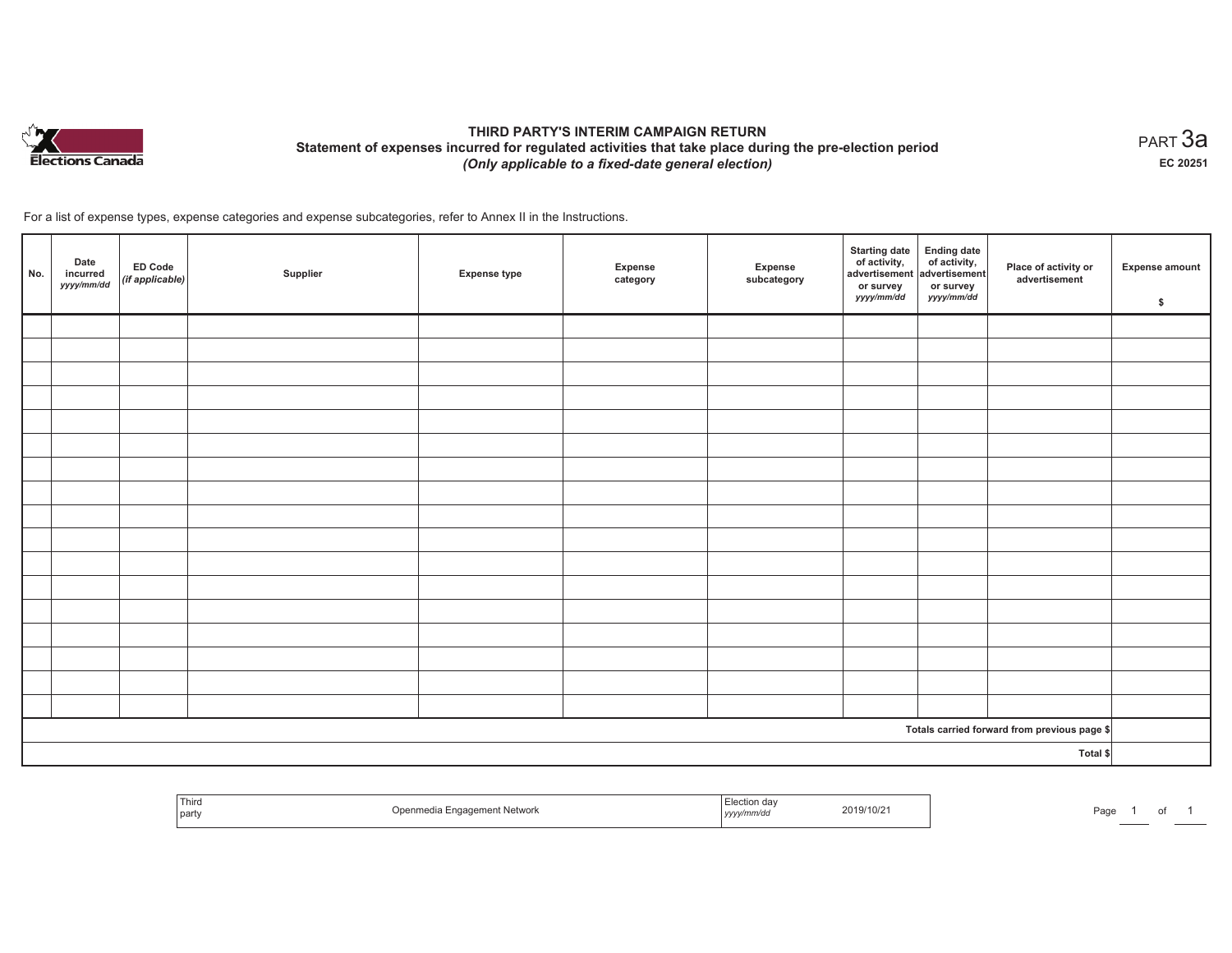

# **THIRD PARTY'S INTERIM CAMPAIGN RETURN Statement of expenses incurred for regulated activities that take place during the election period**<br>PART  $3\mathsf{b}$

**EC 20251**

For a list of expense types, expense categories and expense subcategories, refer to Annex II in the Instructions.

| No.                                          | Date<br>incurred<br>yyyy/mm/dd | ED Code<br>(if applicable) | Supplier | <b>Expense type</b> | Expense<br>category | Expense<br>subcategory | Starting date Ending date<br>of activity, advertisement advertisement<br>or survey<br>yyyy/mm/dd | or survey<br>yyyy/mm/dd | Place of activity or<br>advertisement | Expense amount<br>\$ |
|----------------------------------------------|--------------------------------|----------------------------|----------|---------------------|---------------------|------------------------|--------------------------------------------------------------------------------------------------|-------------------------|---------------------------------------|----------------------|
|                                              |                                |                            |          |                     |                     |                        |                                                                                                  |                         |                                       |                      |
|                                              |                                |                            |          |                     |                     |                        |                                                                                                  |                         |                                       |                      |
|                                              |                                |                            |          |                     |                     |                        |                                                                                                  |                         |                                       |                      |
|                                              |                                |                            |          |                     |                     |                        |                                                                                                  |                         |                                       |                      |
|                                              |                                |                            |          |                     |                     |                        |                                                                                                  |                         |                                       |                      |
|                                              |                                |                            |          |                     |                     |                        |                                                                                                  |                         |                                       |                      |
|                                              |                                |                            |          |                     |                     |                        |                                                                                                  |                         |                                       |                      |
|                                              |                                |                            |          |                     |                     |                        |                                                                                                  |                         |                                       |                      |
|                                              |                                |                            |          |                     |                     |                        |                                                                                                  |                         |                                       |                      |
|                                              |                                |                            |          |                     |                     |                        |                                                                                                  |                         |                                       |                      |
|                                              |                                |                            |          |                     |                     |                        |                                                                                                  |                         |                                       |                      |
|                                              |                                |                            |          |                     |                     |                        |                                                                                                  |                         |                                       |                      |
|                                              |                                |                            |          |                     |                     |                        |                                                                                                  |                         |                                       |                      |
|                                              |                                |                            |          |                     |                     |                        |                                                                                                  |                         |                                       |                      |
|                                              |                                |                            |          |                     |                     |                        |                                                                                                  |                         |                                       |                      |
|                                              |                                |                            |          |                     |                     |                        |                                                                                                  |                         |                                       |                      |
|                                              |                                |                            |          |                     |                     |                        |                                                                                                  |                         |                                       |                      |
| Totals carried forward from previous page \$ |                                |                            |          |                     |                     |                        |                                                                                                  |                         |                                       |                      |
|                                              | Total \$                       |                            |          |                     |                     |                        |                                                                                                  |                         |                                       |                      |

| <sup>I</sup> Third<br>  party | Openmedia Engagement Network | 2019/10/2<br>, yyyymm⁄aa | Page |
|-------------------------------|------------------------------|--------------------------|------|
|-------------------------------|------------------------------|--------------------------|------|